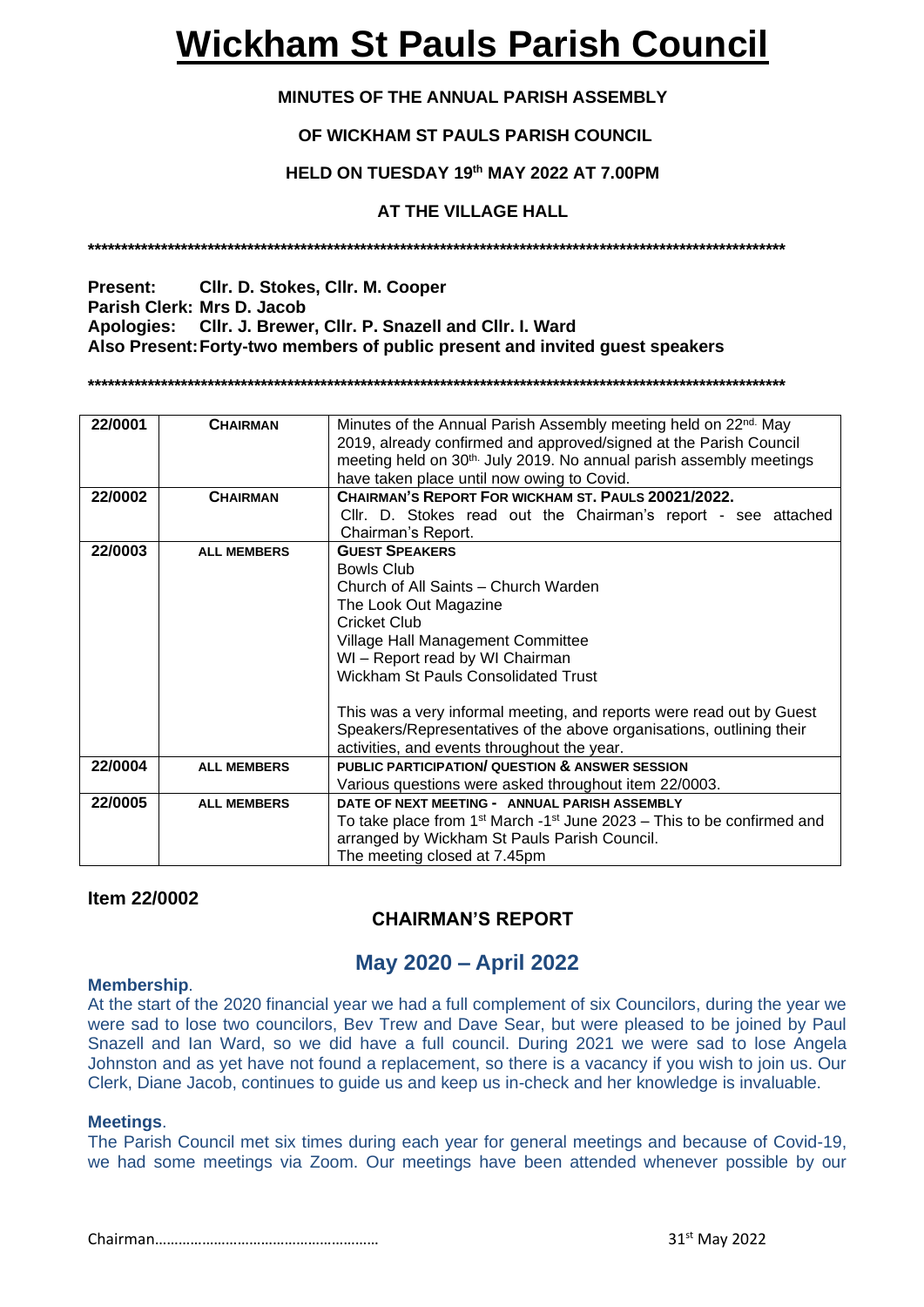District Councilor Wendy Scattergood, who represents our interests at District level and County Councilor David Finch, Leader of Essex County Council, our thanks and appreciation to them.

David Finch had decided not to go for re-election on the  $6<sup>th</sup>$ . May 2021, so he will no longer be our Leader of the Essex County Council. On behalf of the Parish Council and I'm sure on behalf of all or residents, may we take this opportunity to thank David for his help and support over many years and that he will enjoyed a well deserved retirement. Our new E.C.C. Councilor is Peter Schwier and we look forward receiving his support.

#### **Acknowledgments.**

I'll start off by thanking all our residents, committees, social groups, our volunteers and contributors, I can't name them all otherwise it'll sound like a Meryl Streep Oscar acceptance speech! Anyway, you know who you are, so on behalf of the Parish Council, thank you*.*

#### **What's happened over the last two year**.

We were very active *(as usual)* and here are some of the main projects we undertook:

Reinstalled the Victorian village pump on the corner of the Green.

Planted five trees on the Green to do our bit to fight climate change.

Planted a Christmas tree near the flag pole and then a second one near the Village Hall. They will look spectacular with illuminated and at 30 foot high (*please be patient*).

Completed the Historical Nature Trail, which is now up and running. There are booklets available, (free of charge), for residents and visitors if you would like one.

Replaced the stainless steel slide for one with a longer run-off, which is safer.

Replaced the safety surface beneath the swings.

Enhanced the Village Hall pond by clearing the brambles and installing planters.

#### **Although not projects as such, we also:-**

Reported and pursued issues of our public footpaths.

Continue working with Essex Highways over the traffic issues at Long Gardens A131.

Maintained the village assets by preserving and painting benches and equipment.

#### **General.**

We now have a **Fireworks Committee** comprising of Tina Humphreys, Peter Trew. Martin Cooper and myself with sufficient funds raised previously by Tina and Martin Humphreys to keep our fireworks night alive, certainly for the next 3-years. Whilst it's free to attend, donations would be appreciated so we can continue to finance the event.

Our Handyman, Lee Sear, (funded by the Essex Association of Local Councils), is kept busy maintaining the Parish Council (your) assets.

Our village green is kept in first class condition by the Cricket Club, who look after our green and the W.I. and lots of volunteers do regular litter picks around the village.

Our defibrillator, sited on the Victory Inn wall, is maintained by the Parish Council. We decided not to fund raise for its upkeep as other Parishes do, because in fairness it is available to all residents. We felt that fund raising for the defib' would also divert funds going to the Church and Village Hall.

Our flag flying continues and we have some 27 different flags for recognising special occasions. We fly the W. St. P. flag to celebration the lady and gentleman of the village who have had the most

Chairman………………………………………………… 31st May 2022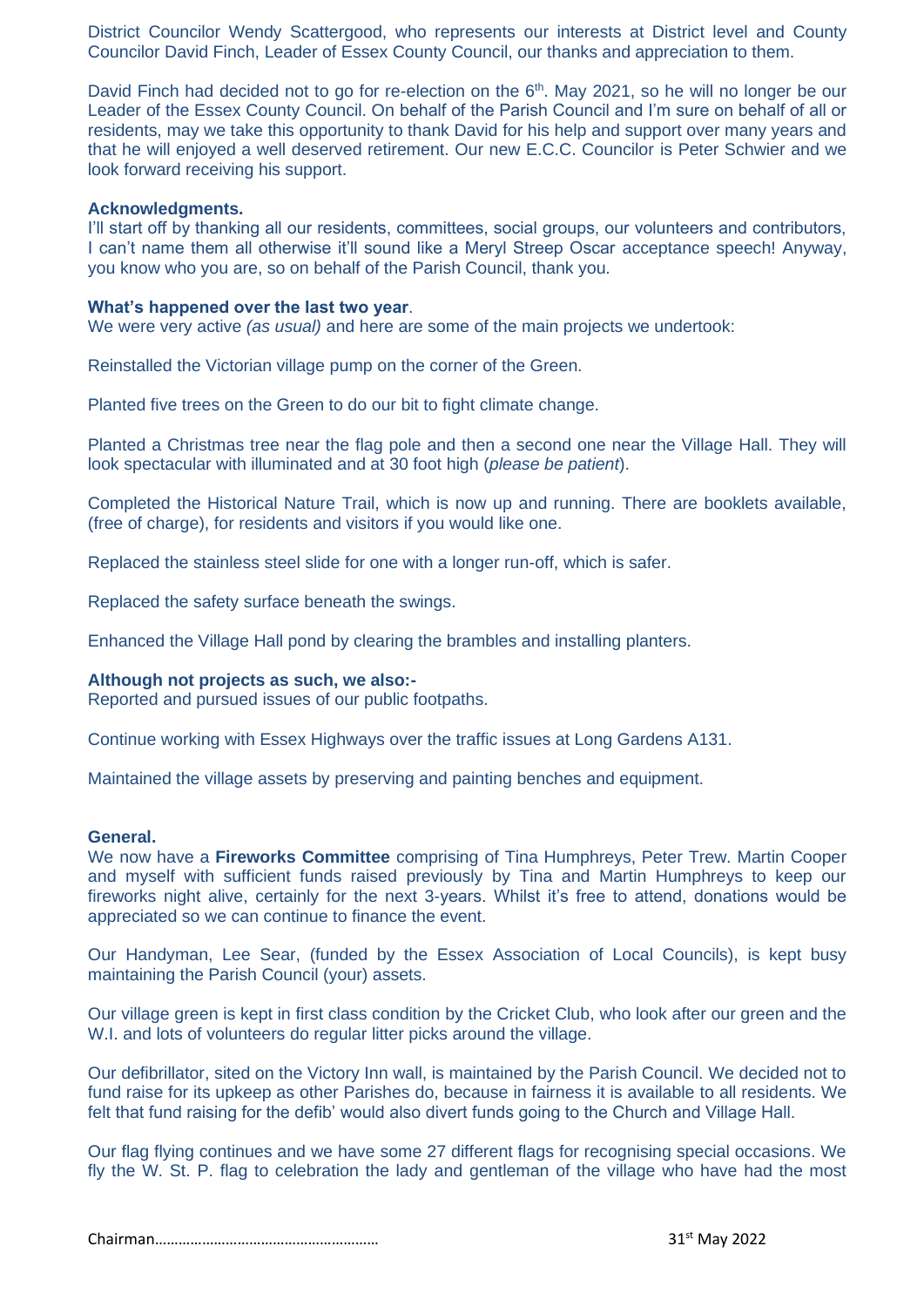birthdays. Since March of this year (2022), we have flown the Ukraine flag in support of their people who are suffering at the moment.

The Village Hall have been busy with their continuing refurbishment, which includes new toilets incorporating a disabled facility, decorating the main hall, refurbishing the hall floor, purchasing new tables and chairs and blinds for the main hall. There is more information about their works in the Look-Out magazine.

Our Christmas tree lights switch-on was performed by Bertie and Kit Brooking and what a great evening it was with over 70 residents, including 14 children, joining in. We had mince pies courtesy of the W.I., mulled wine and mulled Vimto. The highlight was the visit from Father Christmas.

Regular activities include Bowls Club, New Age Kurling, Dog Obedience Training, Soup and Cake, Church Lunches, Crafty Women at Spencer's, W.I. talks and events, cricket and a variety of other social events including quizzes and Race Nights. We have five 'Wickham Chapter' members of the Belchamp Morris and if you like good exercise and great company, do join them, musicians and dancers all welcomed.

Our Welcome pack continues to be a success and we have presented copies to newcomers, copies are also available to all residents free of charge. Our grateful thanks to Pam for keeping it updated and printing them.

#### **Wickham St. Pauls Parish Council Responsibilities**:

Our duties include maintaining the assets and land we own, (The Green), local planning advisory and supporting concerns and projects of residents. Your initial contact ideally is with your Parish Clerk, but your Councillors are always there to offer assistance where we can.

Our continued thanks to all our residents who do contact us direct with their concerns and suggestions and we will continue to address them to the best of our ability.

| Clerk:         |                           | Diane Jacob, 07907 631172 parishclerk@wickhamstpaulsparishcouncil.org |
|----------------|---------------------------|-----------------------------------------------------------------------|
| Chairman:      | Derek Stokes tel: 269284  | derekstokes@wickhamstpaulsparishcouncil.org                           |
| Vice-Chairman: | Martin Cooper tel: 269236 | martincooper@wickhamstpaulsparishcouncil.org                          |
| Councillor:    | <b>Janice Barlow</b>      | janicebarlow@wickhamstpaulsparishcouncil.org                          |
| Councillor:    | <b>Paul Snazell</b>       | paulsnazell@wickhamstpaulsparishcouncil.org                           |
| Councillor:    | <b>lan Ward</b>           | ianward@wickhamstpaulsparishcouncil.org                               |

Wickham St Pauls Parish Council website: [www.e-voice.org.uk/wickham-st-pauls](http://www.e-voice.org.uk/wickham-st-pauls)

#### **Braintree District Council Responsibilities:**

Some of the services they provide include refuse and recycling collections, street cleaning, enforcing environmental and other legislation, planning applications.

| Website: | www.braintree.gov.uk                                                       |
|----------|----------------------------------------------------------------------------|
| Address: | Braintree District Council, Causeway House, Bocking End, Braintree.CM7 9HB |
| Tel:     | 01376 552525                                                               |
| Email:   | csc@braintree.gov.uk                                                       |

Your Ward Councillor for Stour Valley South is Mrs Wendy Scattergood.

Tel: 01787 267800 Email: [cllr.wscattergood@braintree.gov.uk](mailto:cllr.wscattergood@braintree.gov.uk)

#### **Essex County Council Responsibilities**:

Some of the services they provide include Highways, traffic management, libraries, adult and social care, education.

Your County Councillor is Peter Schwier

Chairman………………………………………………… 31st May 2022